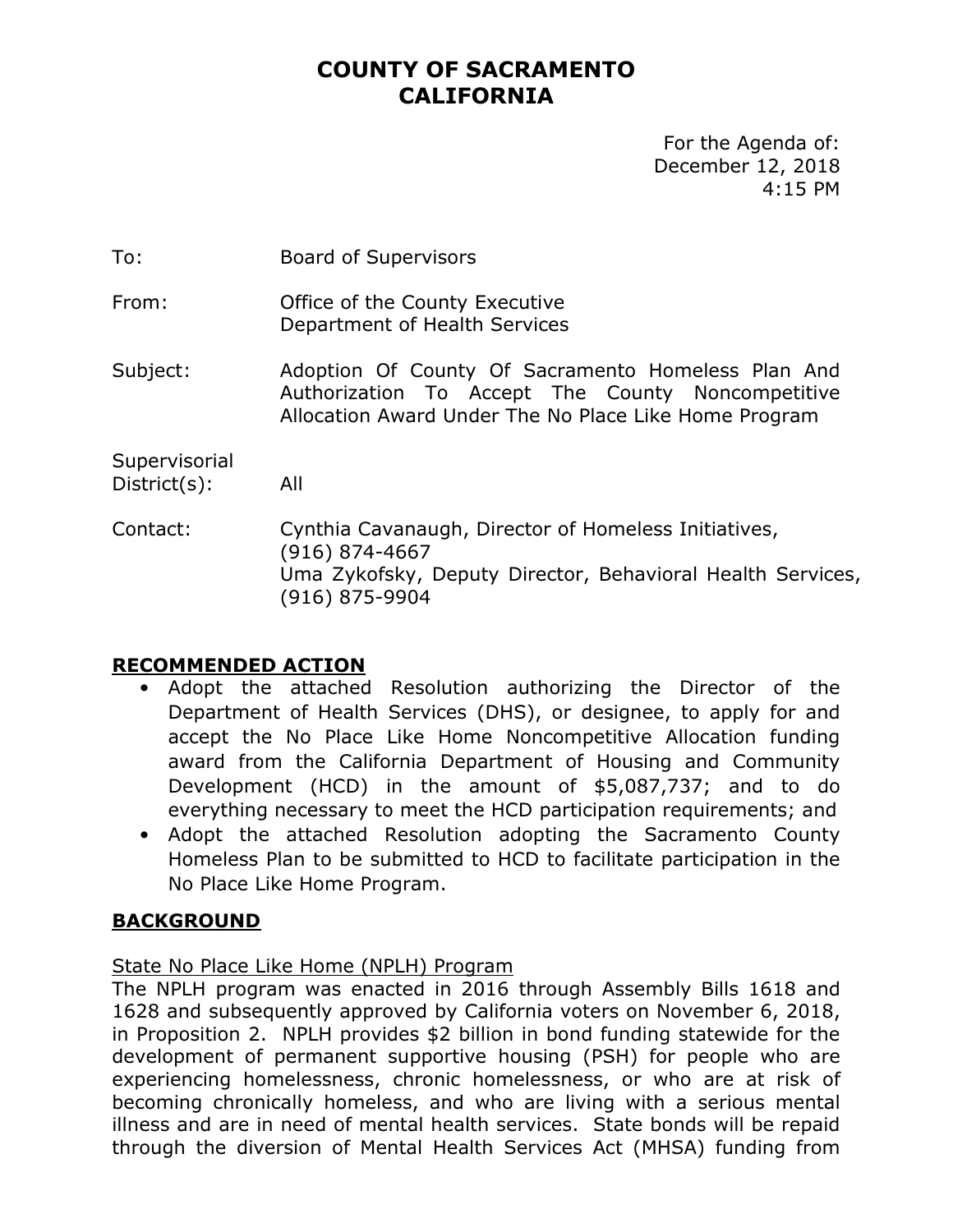counties, capped at up to \$140 million per year statewide. According to HCD, funding availability may still be impacted by the outcome of a bond validation and related legal actions.

The State Department of Housing and Community Development (HCD) is administering NPLH funding through two allocations: noncompetitive and competitive.

• Noncompetitive allocation. HCD issued the NPLH Notice of Funding Availability (NOFA) for approximately \$190 million in noncompetitive funding on August 15, 2018 (amended on October 30, 2018). Based on the most recent Point-in-Time (PIT) Counts of sheltered and unsheltered homeless persons on a single night, Sacramento County is eligible to receive approximately \$5,087,737 million in noncompetitive NPLH funding (funding allocation subject to change by HCD). To receive the allocation, counties must submit a "Noncompetitive Allocation Assistance Form" by August 15, 2019. Applications for specific development projects utilizing noncompetitive funding are submitted separately and are due no later than February 15, 2021.

The attached Resolution authorizes the application to the State to reserve the noncompetitive allocation for Sacramento County.

• Competitive allocation. Sacramento County is also eligible for competitive funding for development projects in the category of Large Counties. HCD released the first competitive NOFA on October 15, 2018, (amended version October 30, 2018) for \$400 million. Large Counties will compete for \$93.5 million statewide. Development applications for the first funding round are due on January 30, 2019.

Counties are eligible NPLH applicants and may apply as the owner/operator (Development Sponsor) or jointly with another entity as the Development Sponsor for the NPLH development. Sacramento County will co-apply with another entity as the Development Sponsor. In all NPLH developments, the County is responsible for the provision of mental health supportive services and for the coordination of other services needed by NPLH tenants for a minimum of 20 years.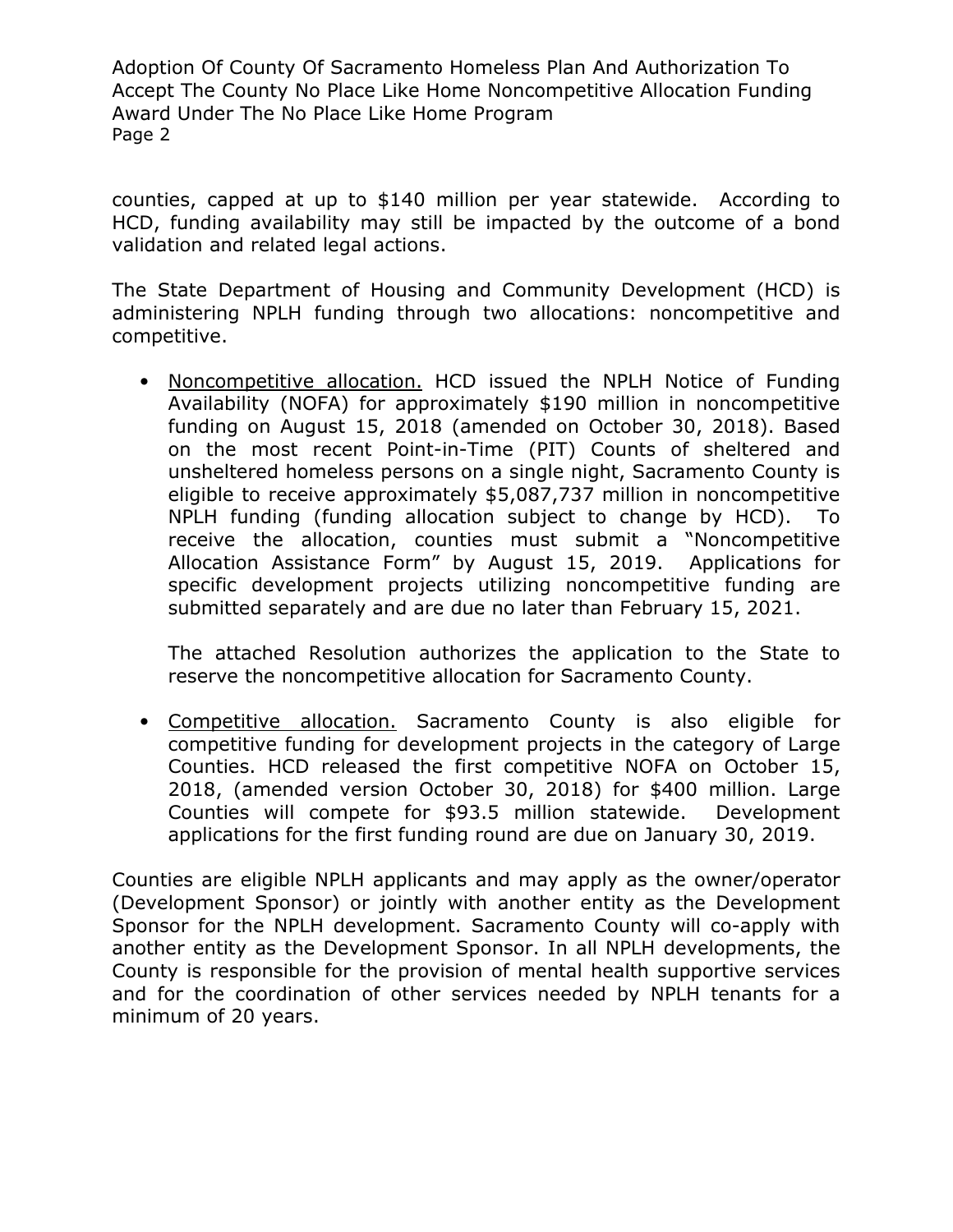## Sacramento County NPLH Process

On August 21, 2018, the County Director of Homeless Initiatives and Department of Health Services, Behavioral Health Services, provided the Board of Supervisors an overview of the local process developed in coordination with Sacramento Housing and Redevelopment Agency (SHRA) to select NPLH developments. The selection process is intended to:

- Identify new supportive housing developments for competitive and noncompetitive NPLH funding;
- Create a streamlined competitive application process that promotes confidence in the development community to create new permanent supportive housing over multiple State funding cycles; and
- Coordinate, to the extent possible, local processes for NPLH coapplication and services with processes for local capital funding and project-based vouchers.

In anticipation of the HCD NPLH NOFA, Sacramento County and SHRA jointly issued on August 31, 2018 a "Request to Partner on No Place Like Home Developments" (RTP). Development applications are currently under review; selected developments will be presented to the Board in January for approval of the joint County-Developer NPLH application(s) to HCD. Selection criteria contained in the RTP largely mirrored HCD criteria, although the HCD NOFA was issued after the local RTP. In addition to threshold criteria (including development team experience, site control, integration, financial feasibility), the local criteria includes capital and operational leverage, readiness and supportive services.

It is anticipated that the selection process will award both noncompetitive funding and authorize the co-application from Sacramento County and the Development Sponsor to HCD for competitive funds.

### County of Sacramento Homeless Plan (Plan)

State NPLH requires that, at the time of NPLH project application to HCD, the County must have a homeless plan adopted by the Board of Supervisors within the past five years. The draft County of Sacramento Homeless Plan is attached. While addressing State plan parameters and the NPLH threshold requirement, Sacramento's Plan is also written with the larger goal of serving as a building block for all partners within Sacramento County to create and implement shared strategies that make a measureable impact on homelessness.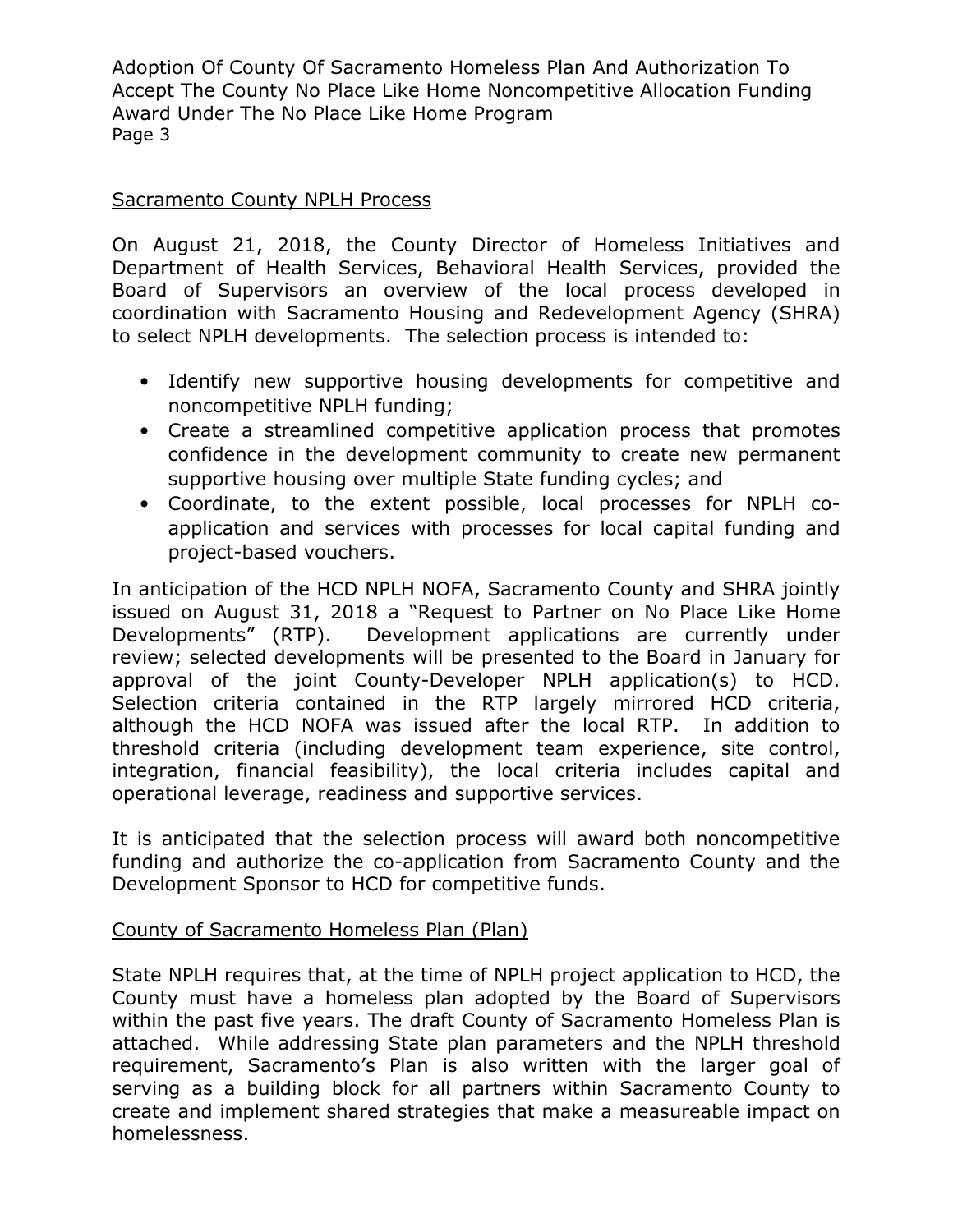County and consultant staff (Focus Strategies) led a collaborative process to gather input from a range of stakeholders and community members on successes, challenges and solutions. From July through September, over 100 individuals, representing a wide variety of interests, participated in stakeholder meetings, interviews and focus groups. Based on this input, the County team identified core needs and gaps, current efforts, and goals and strategies to impact homelessness. Proposed strategies and actions were shared in a large community meeting on November 6, 2018, with over 100 individuals participating.

In developing this Plan, stakeholders, community partners, and system leaders identified where there is momentum and work in progress, where challenges remain, and what strategies are needed to scale up and strengthen the community's response to homelessness. The Plan identifies 29 strategies under six broad goals:

- Prevent people from becoming homeless;
- Improve response to the street crisis and improve quality of life;
- Expand and improve shelter and interim housing;
- Expand targeted permanent housing;
- Leverage and coordinate mainstream and other resources; and
- Strengthen system leadership and accountability.

Plan strategies are both aspirational and grounded in practical considerations. Under each strategy, the Plan identifies implementing activities, identifying leads and estimated timeframes. County departments and affiliated entities participated in their development and lead most activities. However, some activities identify SHRA' Sacramento Steps Forward (SSF) or the City of Sacramento as lead as reflected in the Homeless Emergency Aid Program (HEAP) collaborative investment plan recently approved by the Board of Supervisors, Sacramento City Council and the Continuum of Care (CoC) Advisory Board in October 2018.

Over the next three years, Sacramento County and its partners will not only invest in new services and programs to create new pathways out of homelessness, but will implement strategies to strengthen and coordinate our homeless response system, improve coordination among all partners, and increase the collective impact of our activities. The Plan is intended to help build a cohesive and coordinated system with a shared, data-driven understanding of our system goals and to empower leaders who work